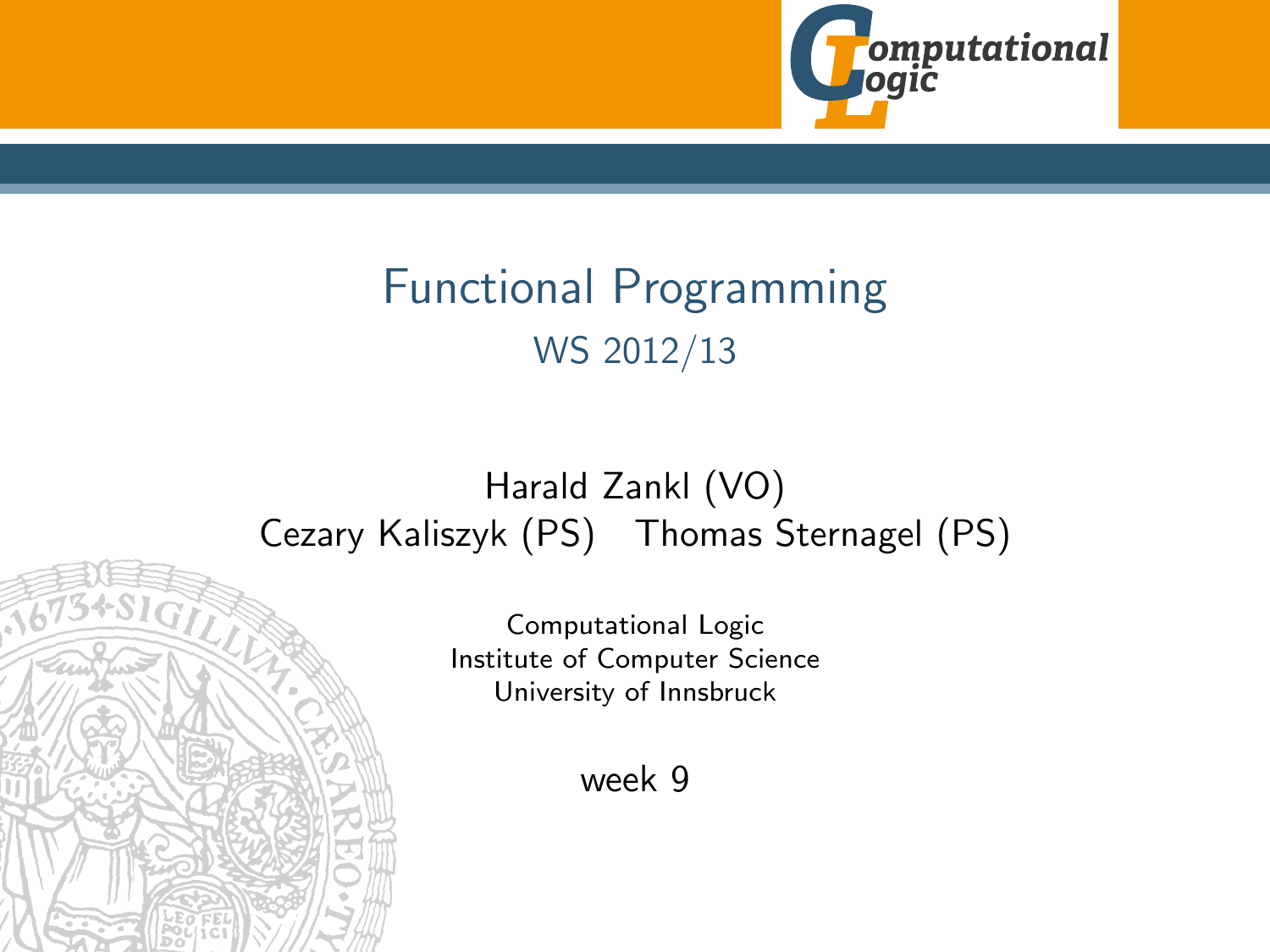# Efficiency of Functional Programs

#### Avoid unnecessary recomputations by ...

 $\blacktriangleright$  tupling

#### Introduce tail recursion by ...

<span id="page-1-0"></span> $\blacktriangleright$  parameter accumulation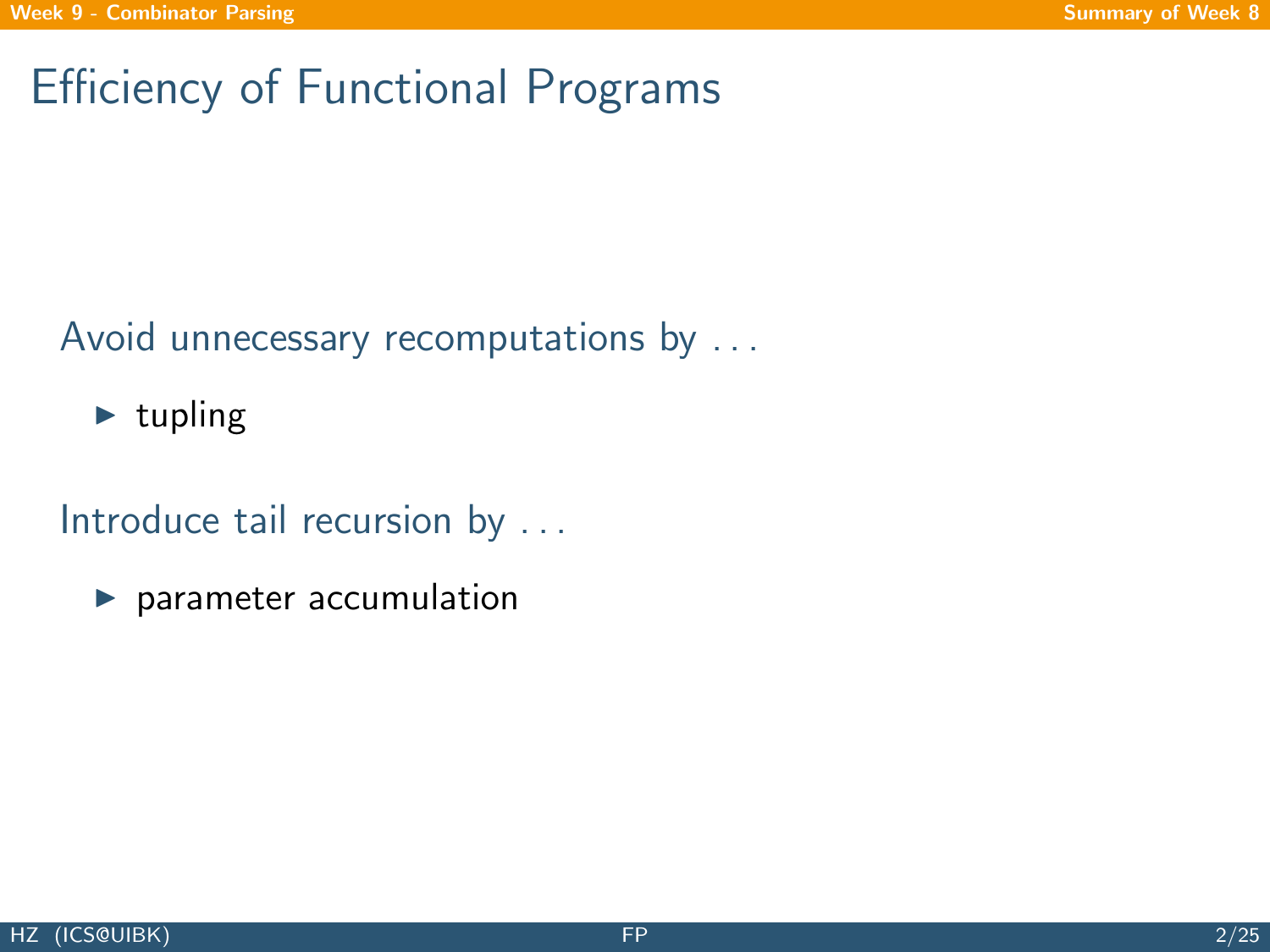## This Week

#### Practice I

OCaml introduction, lists, strings, trees

## Theory I

lambda-calculus, evaluation strategies, induction, reasoning about functional programs

### Practice II

efficiency, tail-recursion, combinator-parsing

### Theory II

type checking, type inference

### Advanced Topics

lazy evaluation, infinite data structures, monads, . . .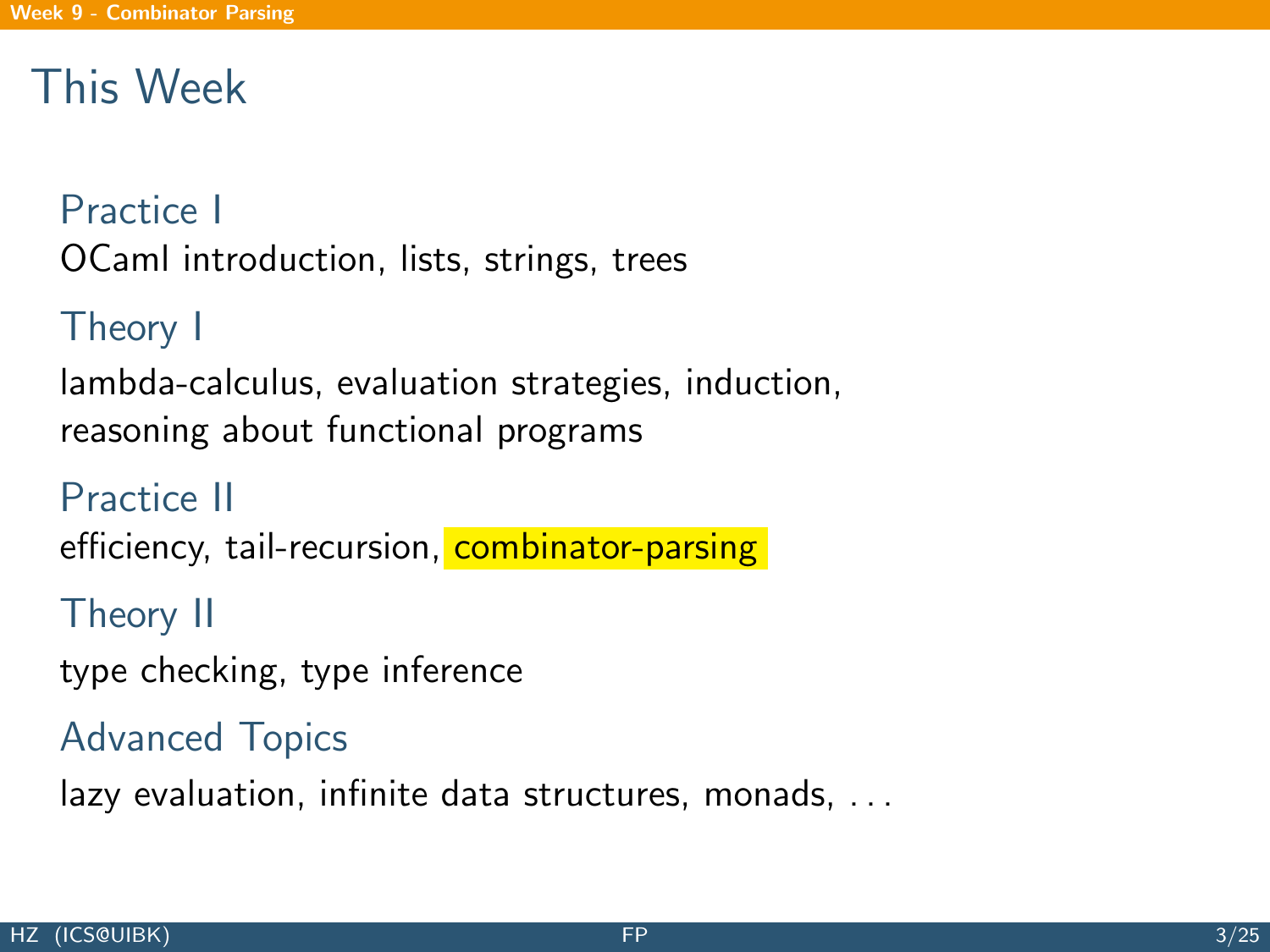## What is Parsing?

Parsing is the decomposition of a linear sequence into a structure, given by a grammar. This linear sequence may be a text in some natural language, a computer program, a web site, a piece of music, a sequence of genes, ...

- $\blacktriangleright$  linear sequence: 't list (list of tokens)
- $\triangleright$  structure: some user-defined type (abstract syntax tree)
- ▶ grammar: BNF (Backus-Naur form)

#### **Note**

- $\triangleright$  BNF can express context-free grammars (CFG)
- $\triangleright$  combinator parsers can parse context-sensitive grammars
- <span id="page-3-0"></span> $\triangleright$  however, for the purpose of this lecture CFG suffice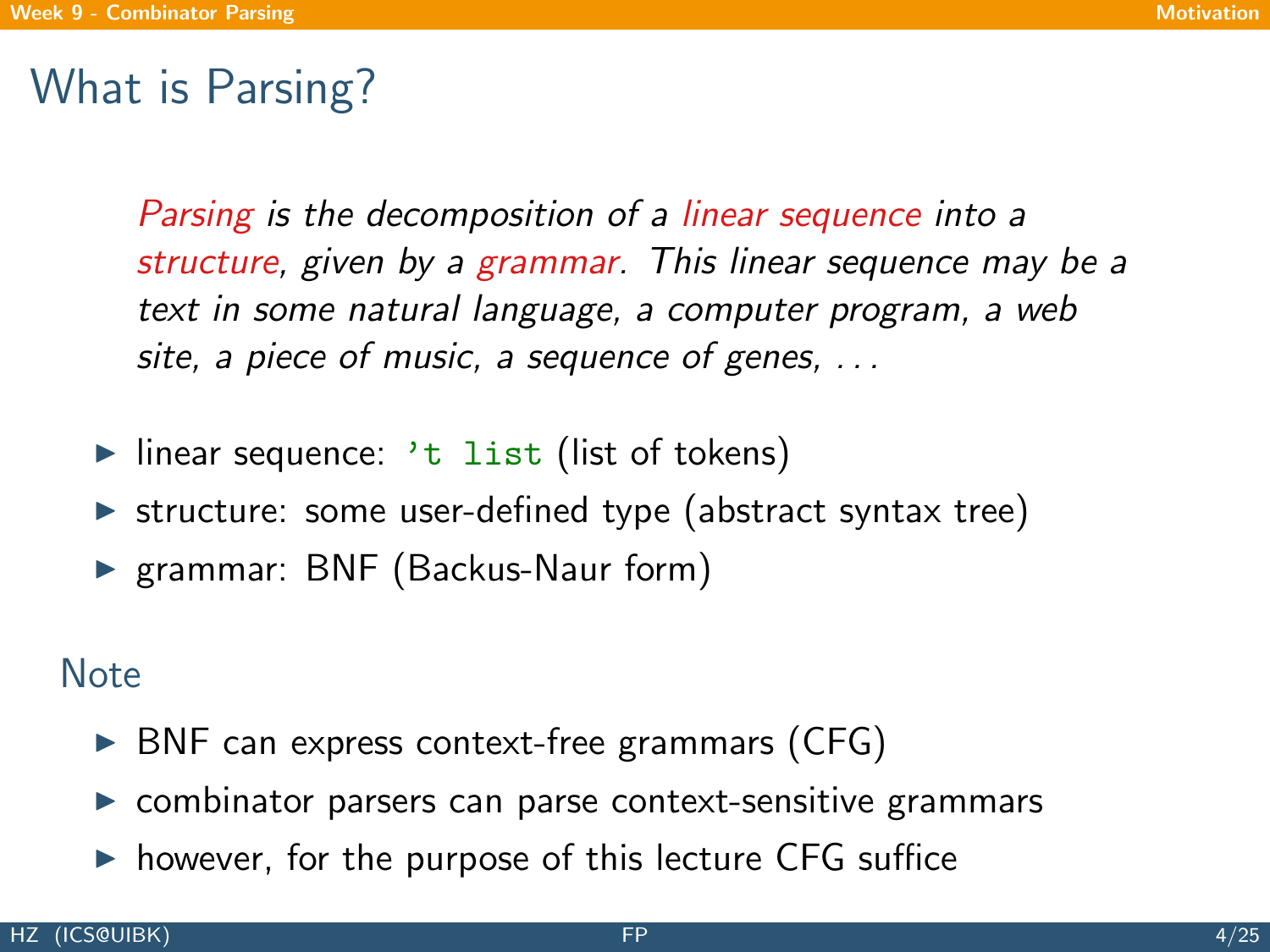## Usual Two Phases - Lexing and Parsing

### **Lexing**

- $\triangleright$  divide original input (list of chars) into tokens
- white space and comments may be dropped at this stage
- $\blacktriangleright$  syntactic check

### Parsing

- $\blacktriangleright$  work on list of tokens
- $\triangleright$  check if list of tokens corresponds to grammar
- $\triangleright$  produce an abstract syntax tree (AST)
- $\blacktriangleright$  semantic check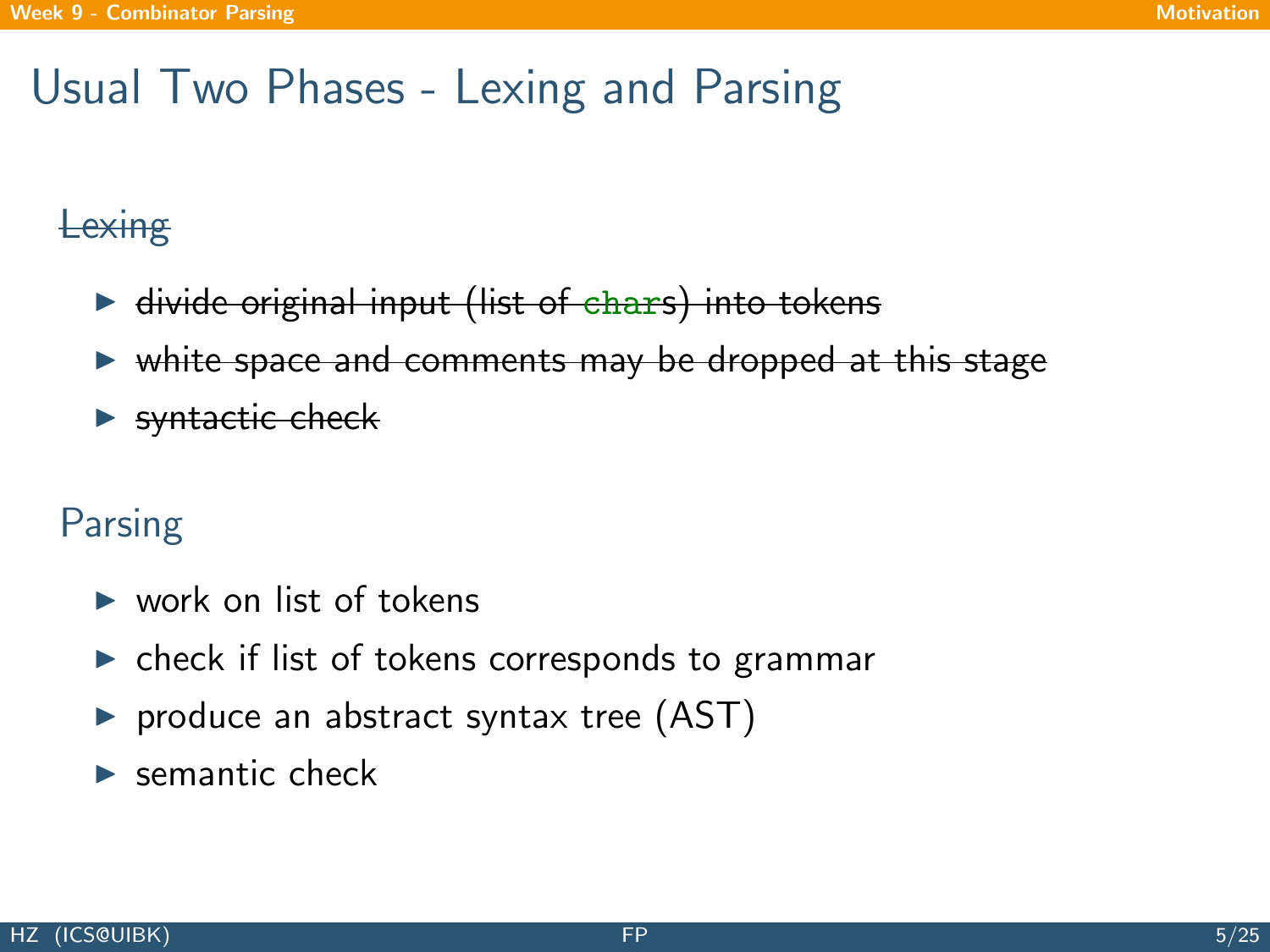# Propositional Formulas

### Grammar

$$
\phi ::= p \mid (!\phi) \mid (\phi \& \phi)
$$



#### Example

 $\mathcal{C}^{''}(a \ \ \&(!b\hspace{0.1cm}])\ \stackrel{\textit{lexing}}{\longrightarrow}\ [\textit{LPAR};\textit{ID}''\textit{a}''\text{; AND};\textit{LPAR};\textit{NOT};\textit{ID}''\textit{b}''\text{; RPAR};\textit{RPAR}]\,.$  $\tilde{a}$   $(a \ a \ )$ " $\xrightarrow{7 \text{l} \acute{e} \acute{s} \text{ing}}$  [LPAR; ID" $a$ "; ID" $a$ "; RPAR]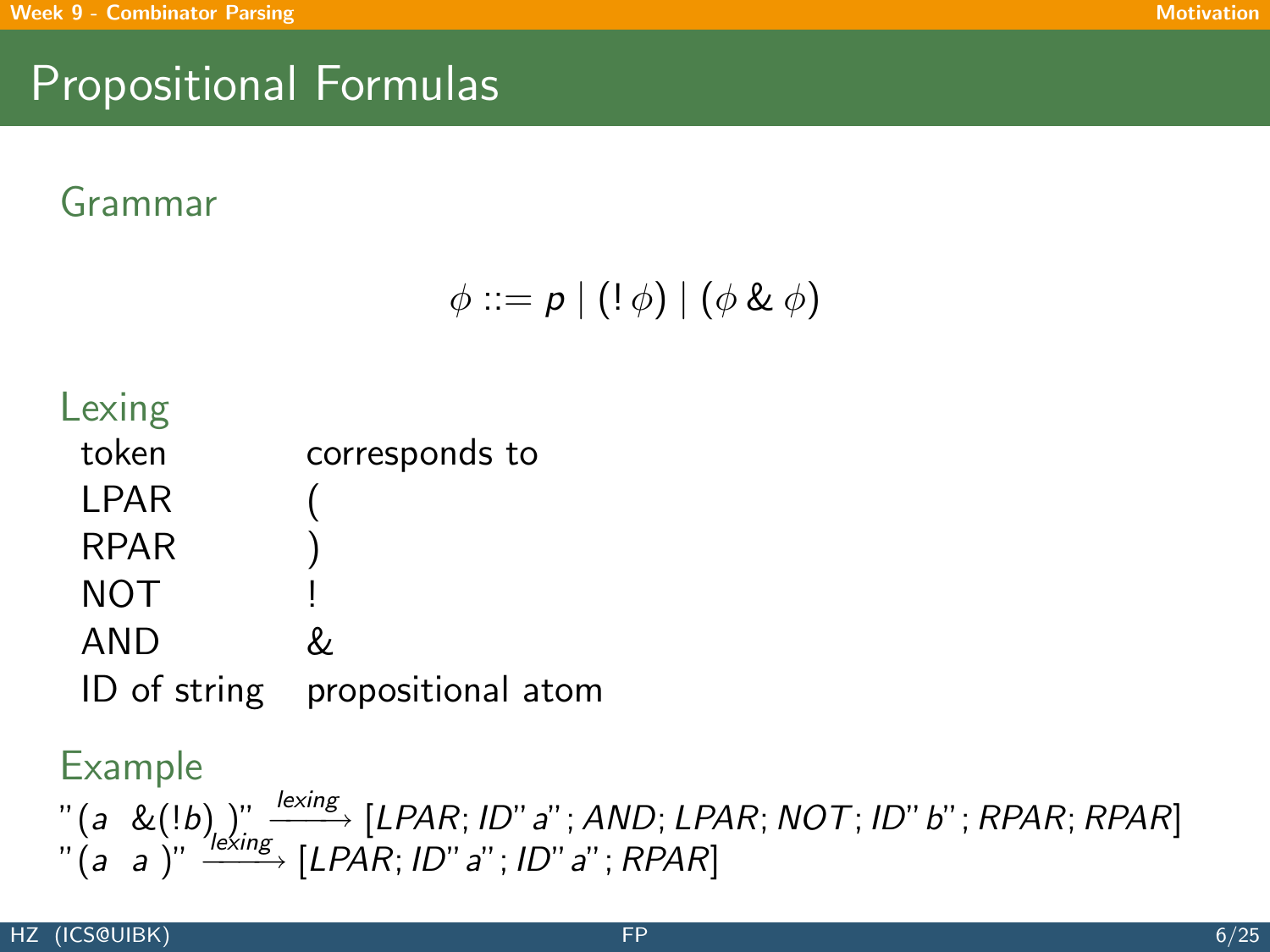# Propositional Formulas (cont'd)

## Grammar

$$
\phi ::= p \mid (!\phi) \mid (\phi \& \phi)
$$

```
Parsing (AST)
type t = Atom of string
```

```
| And of t * t
 Not of t
```
#### Example

 $[LPAR; ID" a" ; AND; LPAR; NOT; ID" b" ; RPAR; RPAR] \xrightarrow{parsing}$ And(Atom" a" , Not(Atom" b" ))  $[LPAR; ID" a" ; ID" a" ; RPAR] \xrightarrow{\textit{farsing}} \times$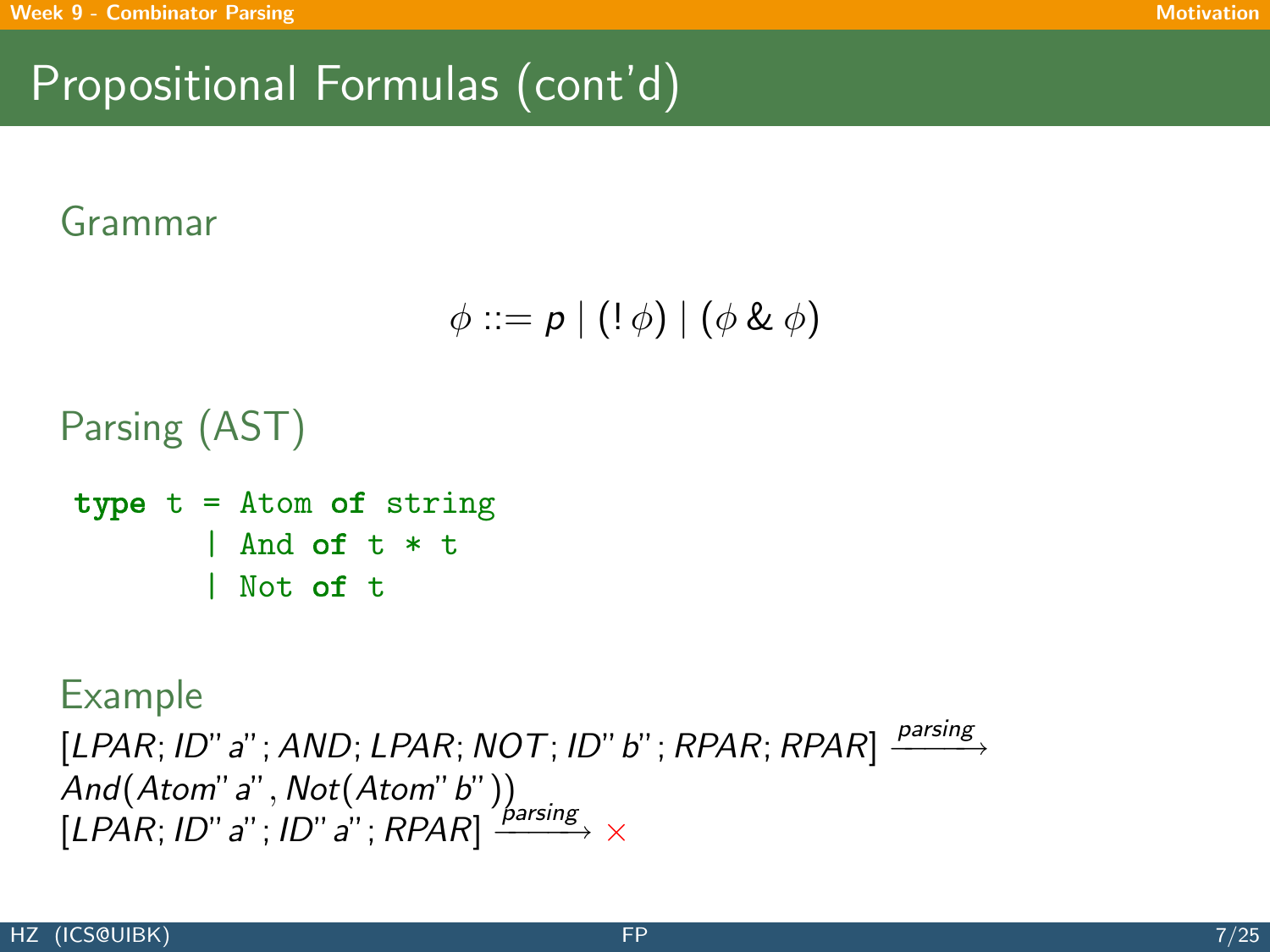## Parsers

## First Attempt

- In functions of type 't list  $\rightarrow$  ('a \* 't list)
- ▶ e.g., digit  $['1'; '2']$  results in  $('1', ['2'])$
- but what about errors, i.e, digit  $['x'; 'y'] = ?$

```
Type of Parsers
type ('a.'t)t = 't list -> ('a * 't list)option
```
- $\triangleright$  a parser works on a list of tokens of arbitrary type 't
- $\triangleright$  a successful parse yields  $Some(x,ts)$ 
	- $\rightarrow$  result x and remaining tokens ts
- $\blacktriangleright$  a parse error is represented by None
	- $\rightarrow$  no further information about the error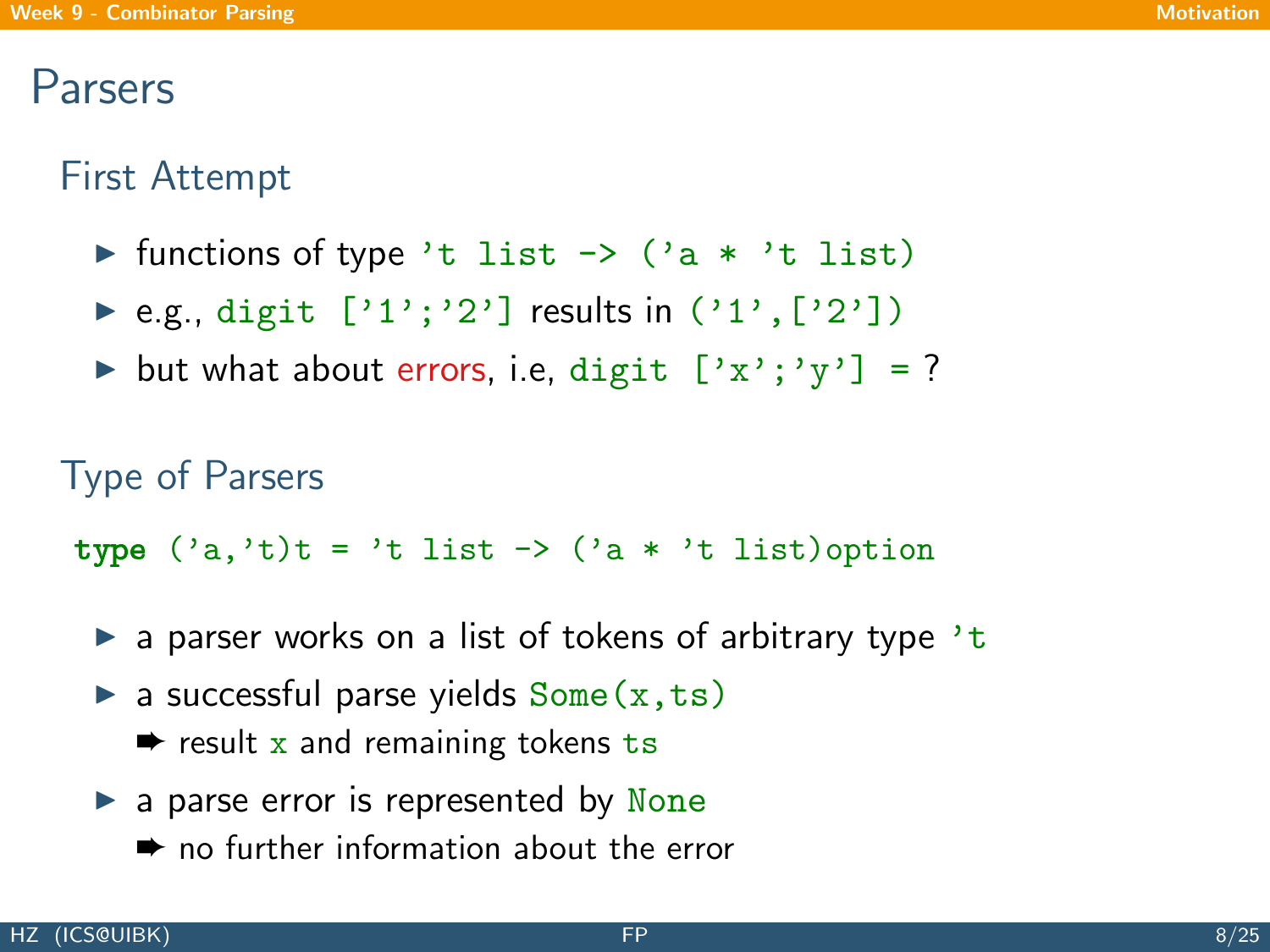## Preparation

```
Applying a Parser
```

```
let test p s = match p (Strng.of_string s) with
  | None \rightarrow failwith "parse error"
  | Some (x, ts) \rightarrow (x, ts)
```

```
letter \ldots parses a single letter (see page 12)
  # test letter "hello world"
  - char * char list = ('h', "ello] world")
  # test letter "1234"
  Exception: Failure "parse_Uerror".\triangleright digit ... parses a single digit (see page 12)
  # test digit "1234"
```

```
- char * char list = ('1', '234")
```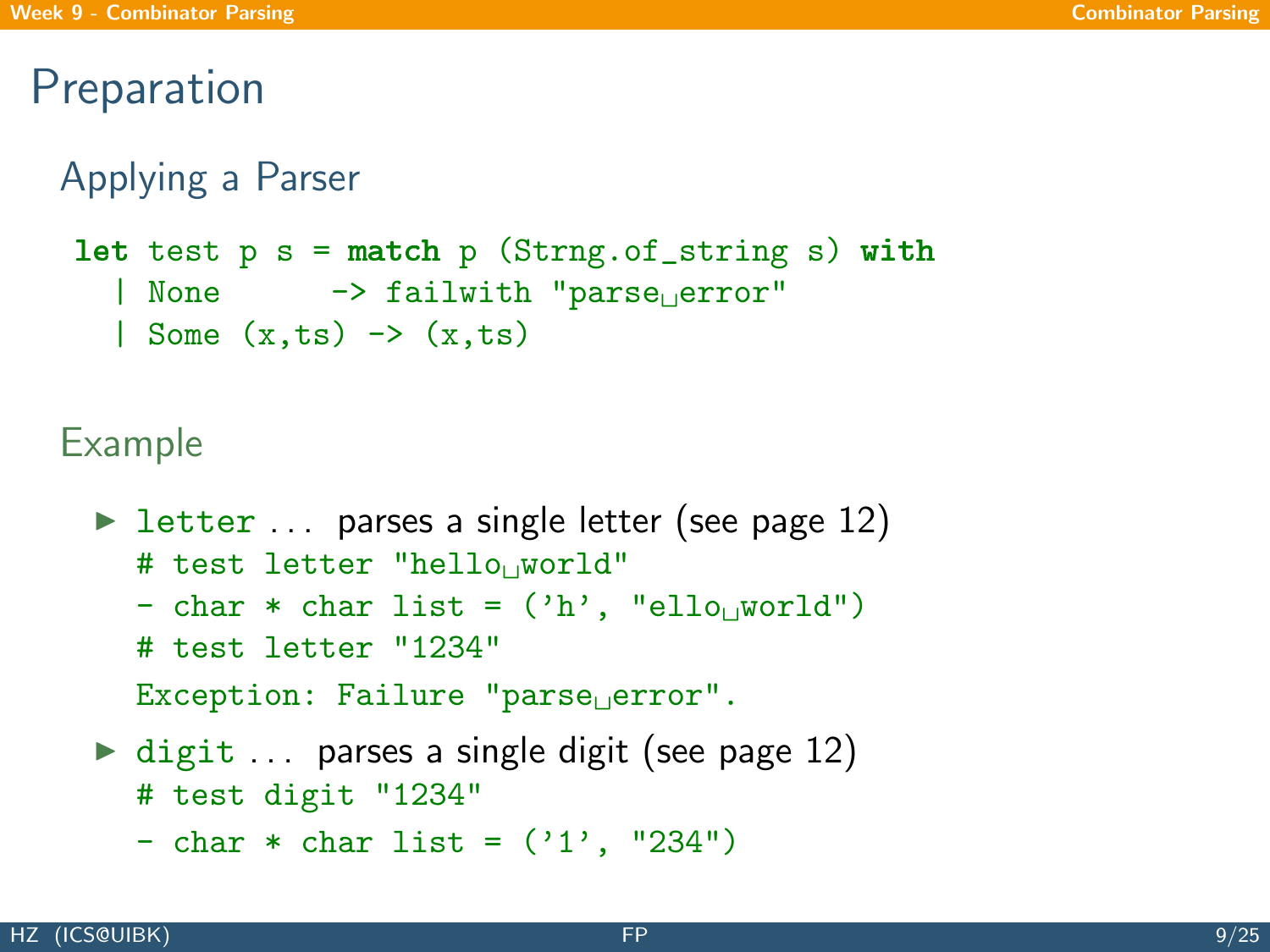# Preparation (cont'd)

Type of a Parser

 $\blacktriangleright$  type of parser:

type  $('a,'t)t = 't$  list  $\rightarrow ('a * 't$  list)option

- $\triangleright$  often we want to process single tokens only, i.e., f : 't -> 'a
- $\triangleright$  token lifts f to parser, i.e., token f :  $('a,'t)t$

Operating on a Single Token

```
let token f = function| [] -> None
   | t : t : t s \rightarrow \text{match} f t \text{ with}| Some x \rightarrow Some (x, ts)| None -> None
```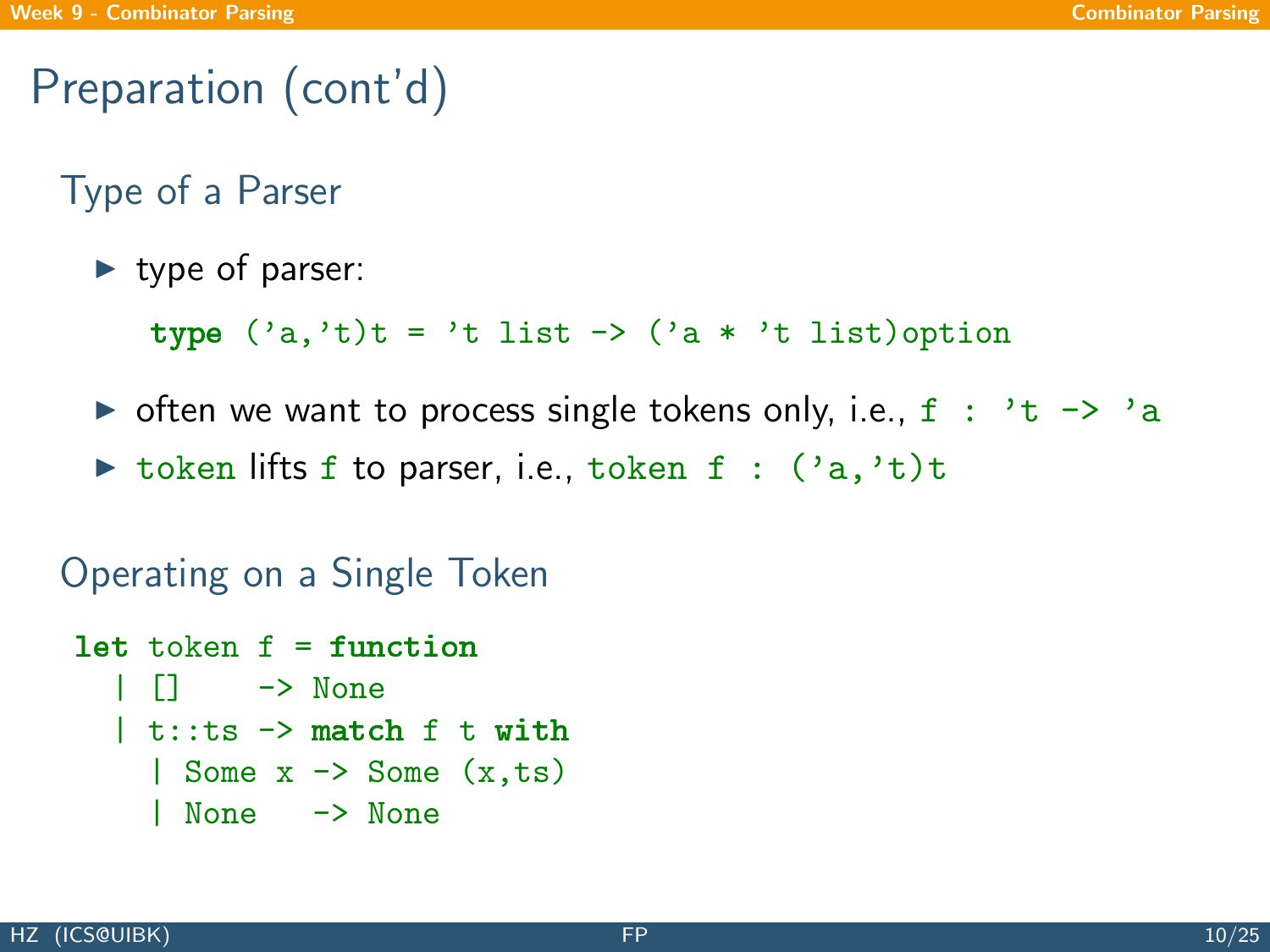## Primitive Parsers

```
Any Token Satisfying a Condition
let sat p ts = token(fun t \rightarrow if p t then Some t else None) ts
Checking for End of Input
let eoi = function [] \rightarrow Some ((), [])| - \rangle None
Example
```

```
# test (sat ((=) 'h')) "hello world"
- char * char list = ('h', 'ello, word d")# test (sat ((=) 'e')) "hello world"
Exception Failure "parse error".
# test eoi ""
- : unit * char list = ( ( ), " ")
```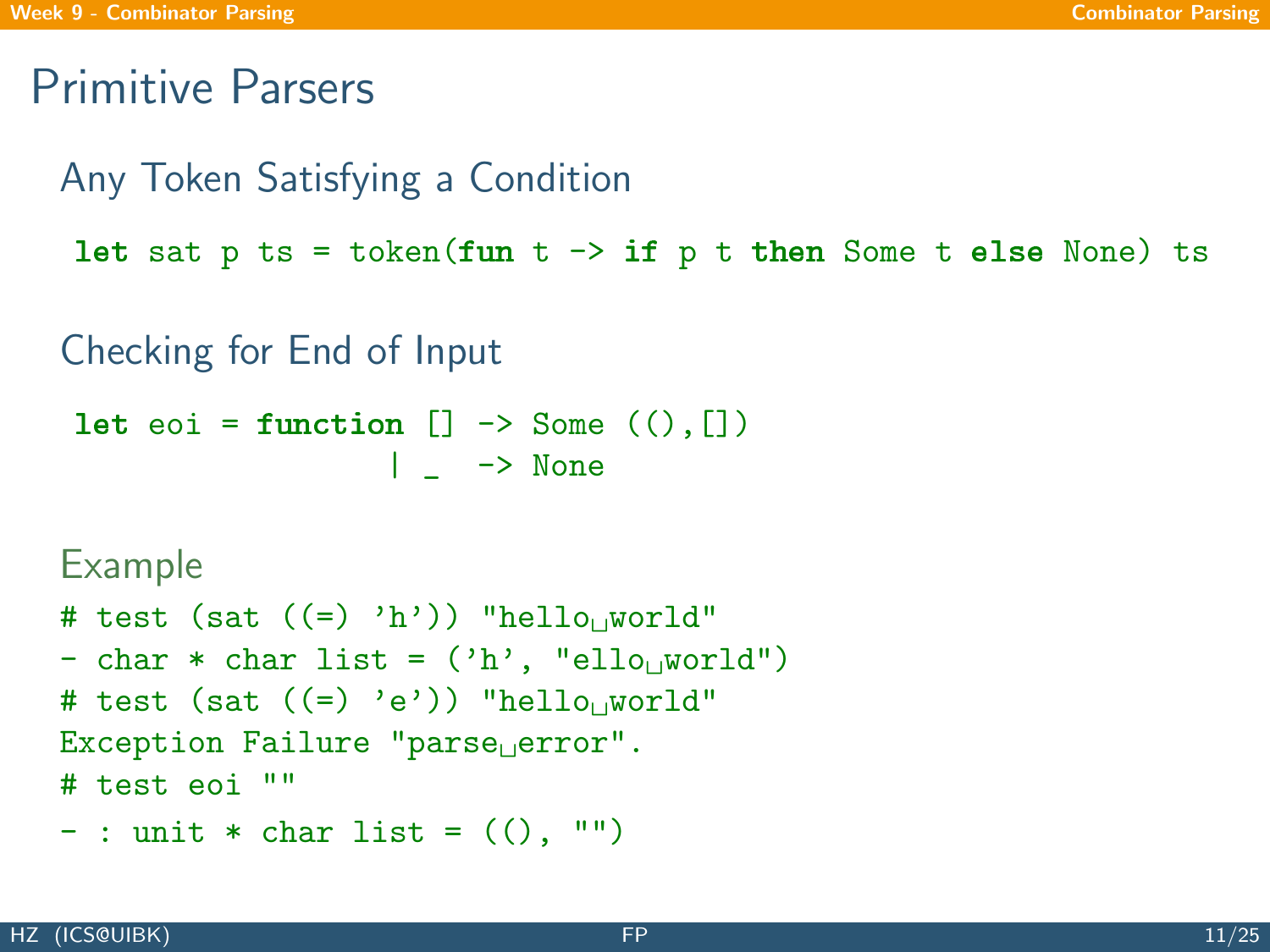## Character Parsers

```
Reading a Given Character
```
let any ts = sat (fun  $\rightarrow$  true) ts

let char c ts = sat  $((=) c)$  ts

#### Reading Letters and Digits

```
let letter =
 sat(fun c -> ('a' <= c && c <= 'z') || ('A' <= c && c <= 'Z'))
```

```
let digit = sat (fun c -> '0' <= c && c <= '9')
```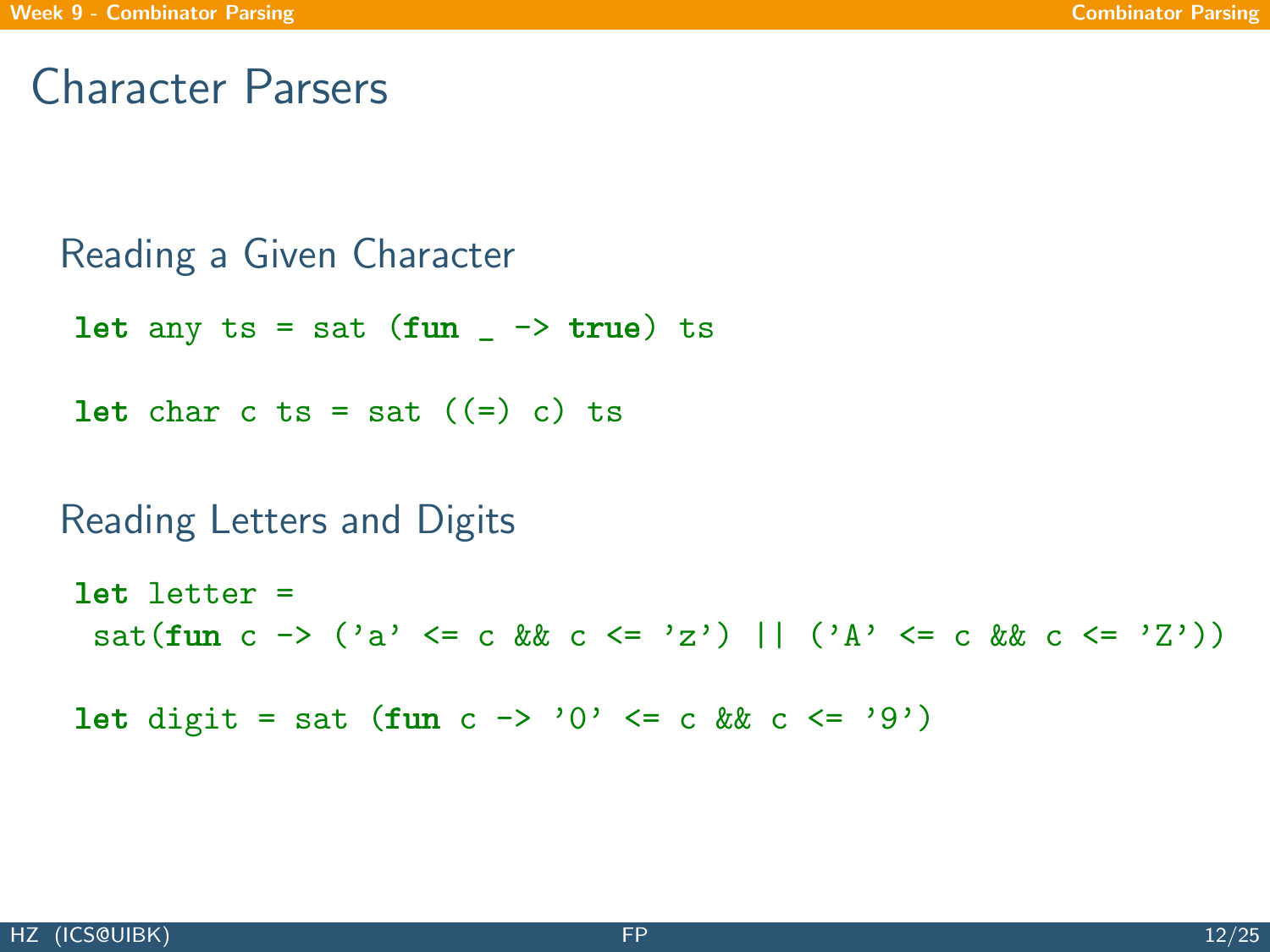## Character Parsers (cont'd)

```
Choosing From a List of Tokens
let oneof s = sat (fun c \rightarrow Lst.mem c (Strng.of_string s))
Every Token Except a Given List
let noneof s = sat (fun c \rightarrow not(Lst.mem c (Strng.of_string s)))
White Space
let space = oneof "_1\n\cdot\nt"Example
# test space \mathbb{I}_{\text{min}} hello world"
- : char * char list = (''), "\muhello world")
```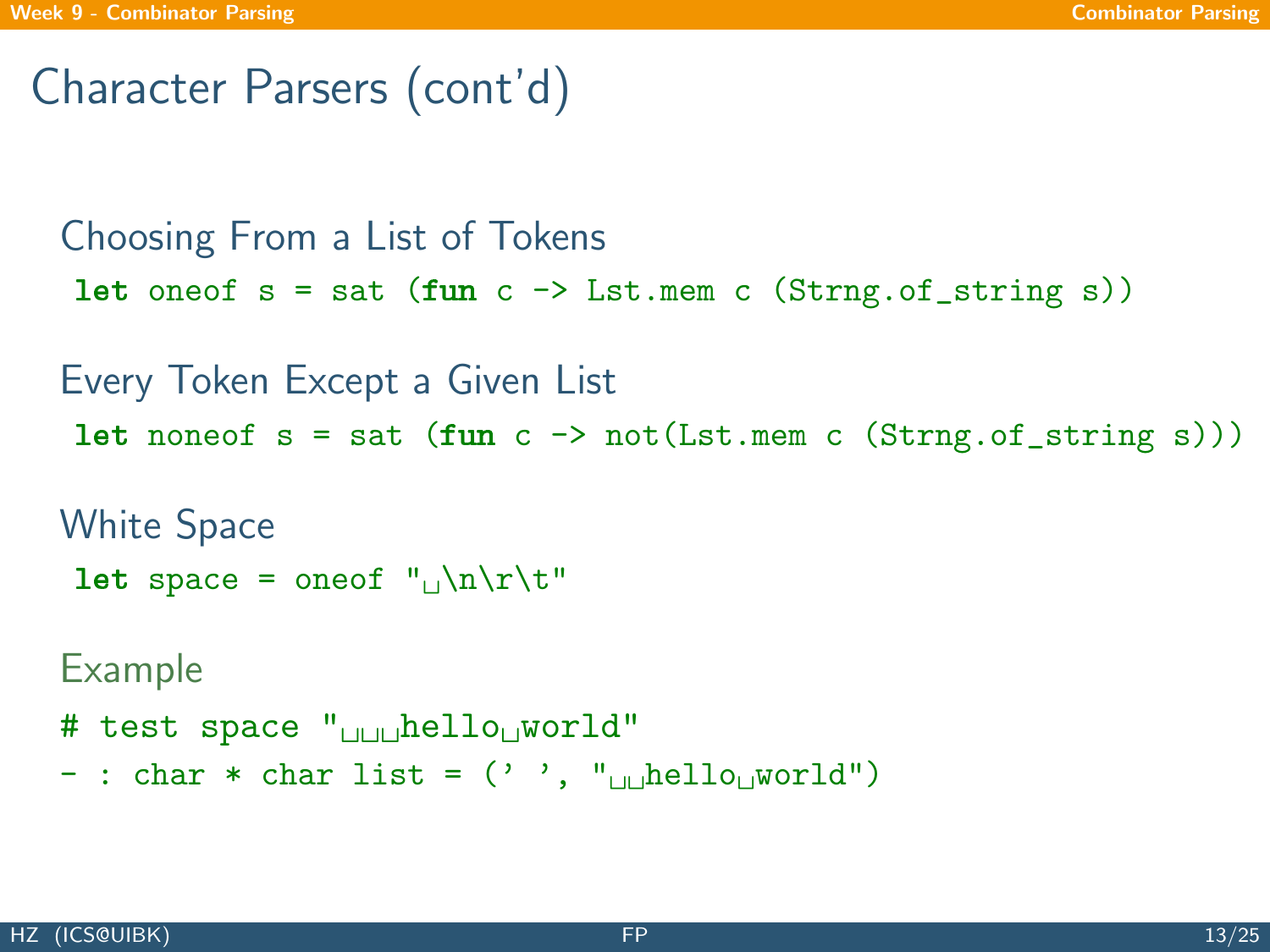## Parser Combinators

```
Choice
('a,'t)t -> ('a,'t)t -> ('a,'t)tlet (\langle \rangle) p q ts = match p ts with None -> q ts
                                    | Some as r \rightarrow r
```
- $\triangleright$  choice takes two parsers p and q of same result type
- $\triangleright$  if p is successful on ts then its result is returned
- $\triangleright$  otherwise q is applied on ts

```
Example
```

```
# test (letter < |> digit) "hello<sub>u</sub>world"
```
- : char  $*$  char list =  $('h', 'hello, world")$
- # test (letter <|> digit) "1234"
- $-$ : char \* char list =  $('1', '234")$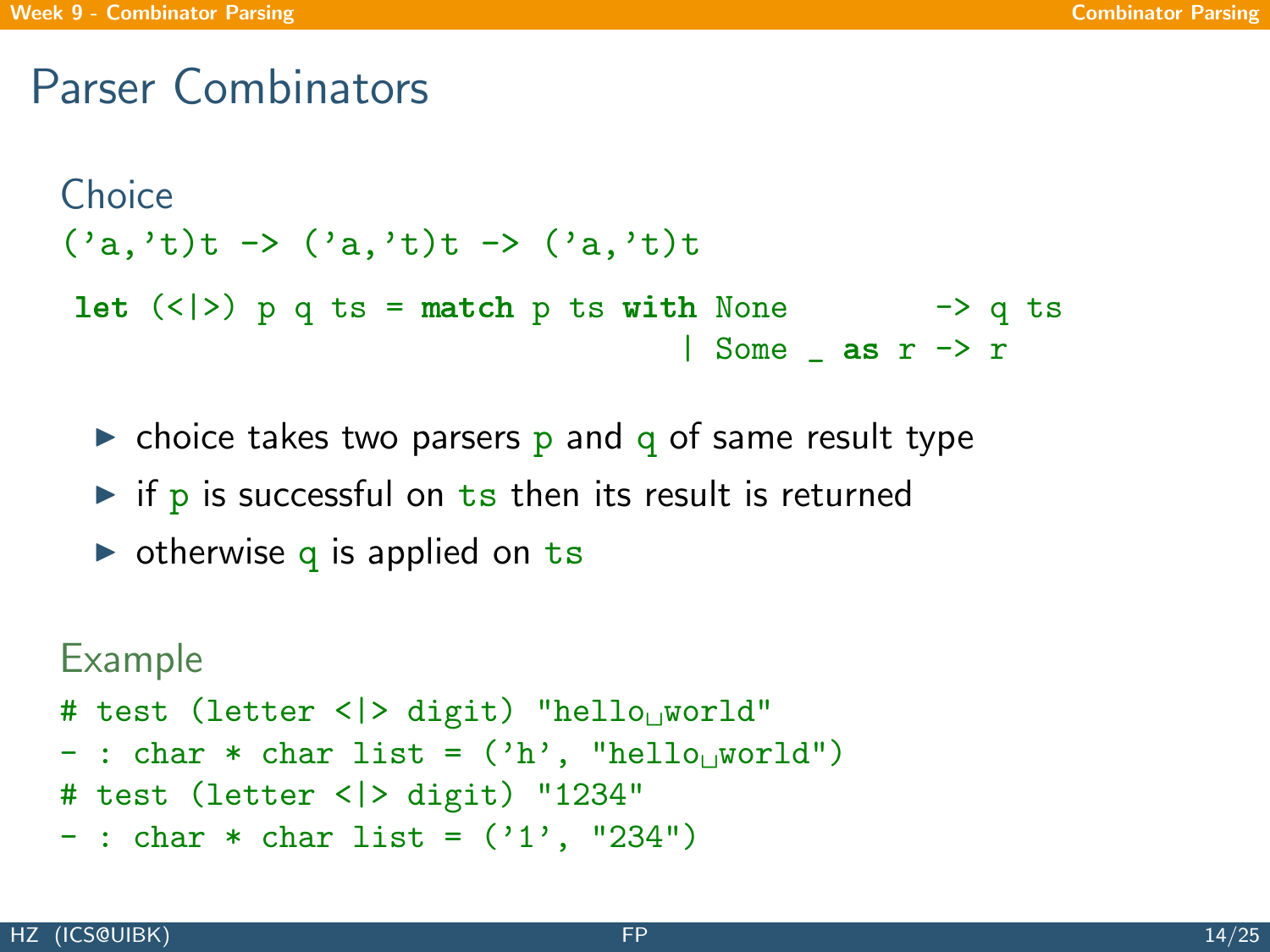## Parser Combinators (cont'd)

```
Bind - Binding a Parser to the Result of Another
('a,'t)t \rightarrow ('a \rightarrow ('b,'t)t) \rightarrow ('b,'t)tlet (\gg)= p f ts = match p ts with None \rightarrow None
                                         | Some(x, ts) \rightarrow f x ts
```
- $\triangleright$  bind takes two arguments
- If first a parser p with results of type  $a$
- $\triangleright$  then a function f taking an 'a and producing a parser with results of type 'b
- $\triangleright$  p >>= f executes p and then feeds the function f with its result
- ighthrow since f x is a parser, the result of  $p \gg f$  is a parser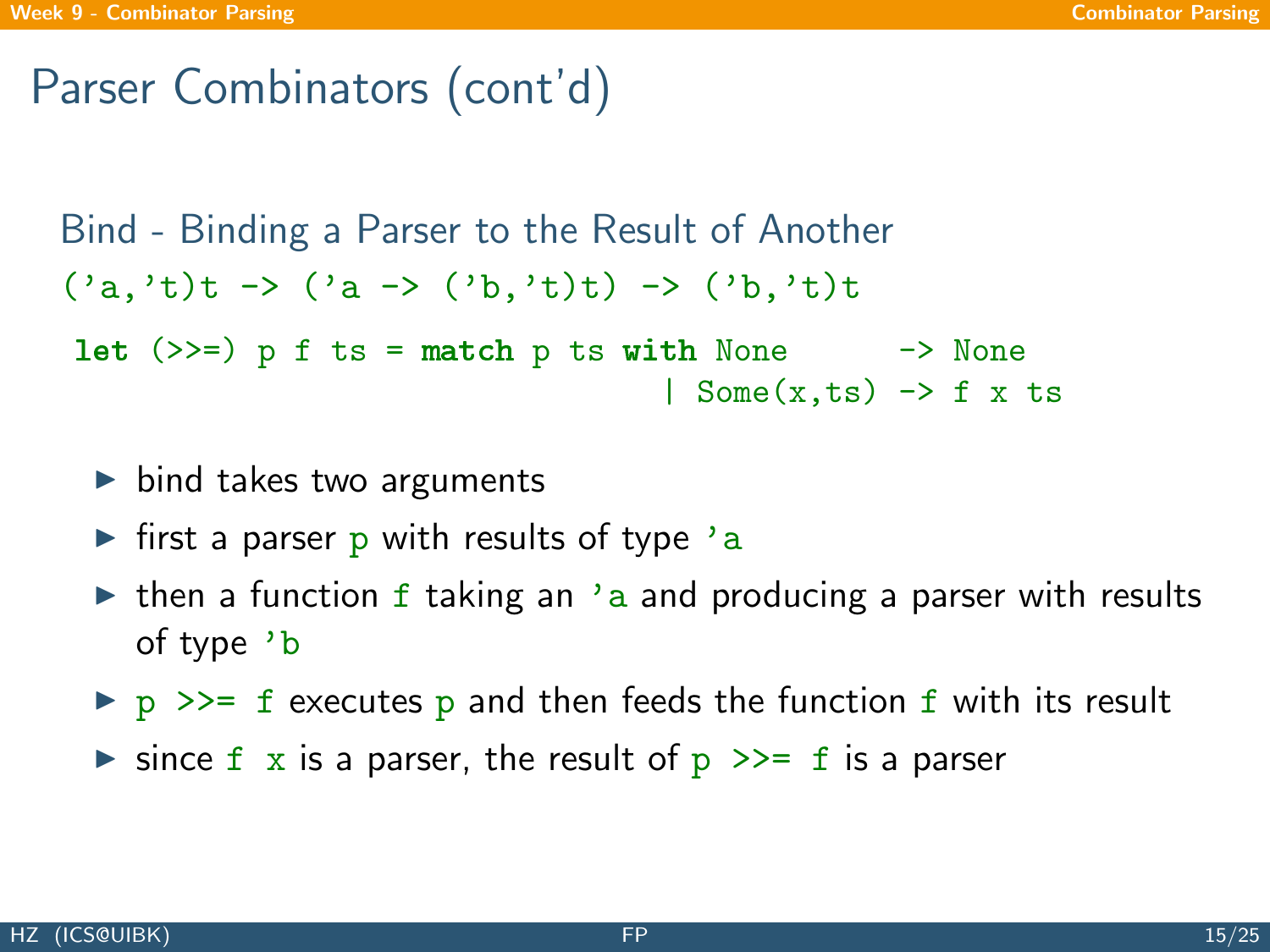## Parser Combinators (cont'd)

Then - Sequential Composition of Parsers  $('a,'t)t -> ('b,'t)t -> ('b,'t)t$ 

let  $(\gg)$  p q ts =  $(\gg)$  p  $(fun - \sim q)$  ts

- $\triangleright$  then takes two parsers p and q
- If first a parser p with results of type  $a$
- $\triangleright$  then a parser q with result type 'b
- $\triangleright$  p  $\triangleright$  q first executes p and then executes q
- $\triangleright$  the result of p is ignored, the result of q is returned

- # test (space >> space)  $\mathbf{F}_{\text{full}}$  hello world"
- : char \* char list =  $('')$ , " $\mu$ hello $\mu$ world")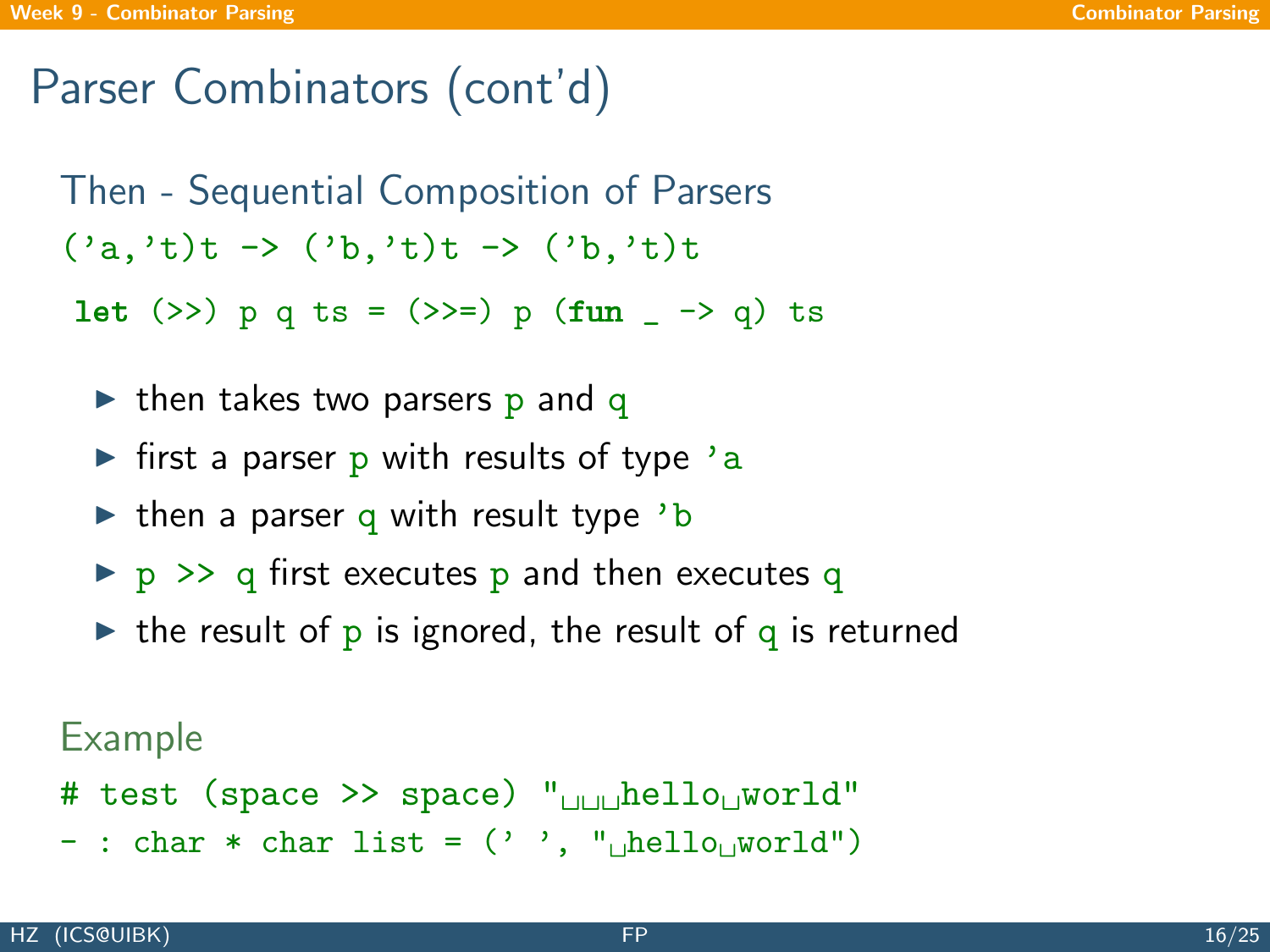## Turning Values Into Parsers

### Return

 $a \rightarrow$   $(2a, 2b)$ t

```
let return x = \text{fun ts} \rightarrow \text{Some } (x, ts)
```
return x takes the value x and yields a parser that returns  $x$ without consuming any input

- # test (return 3) "hello<sub>u</sub> world"
- $-$ : int  $*$  char list =  $(3, "hello, world")$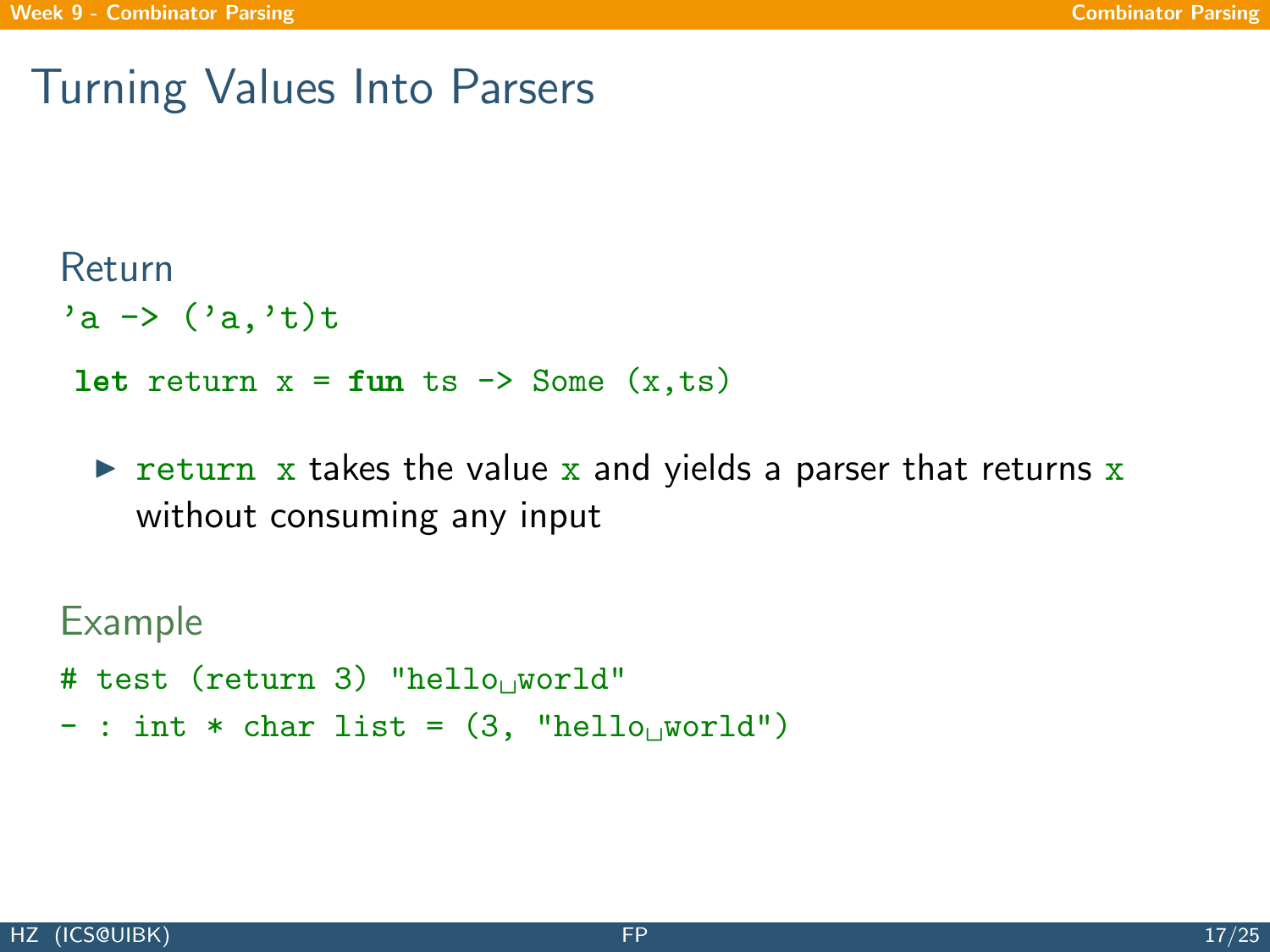# Counting Spaces

```
First try
  let rec count_spaces =
   (space >>
    count_spaces >>= fun i \rightarrow return (i+1))
   <|>\langle any \ranglecount_spaces \gg= fun i -> return i)
   <|>
   (eoi >> return 0)
```
### Problem

- $\triangleright$  OCaml interpreter detects that count\_spaces would not terminate (eager evaluation)
- $\blacktriangleright$  Error: This kind of expression is not allowed as right-hand ...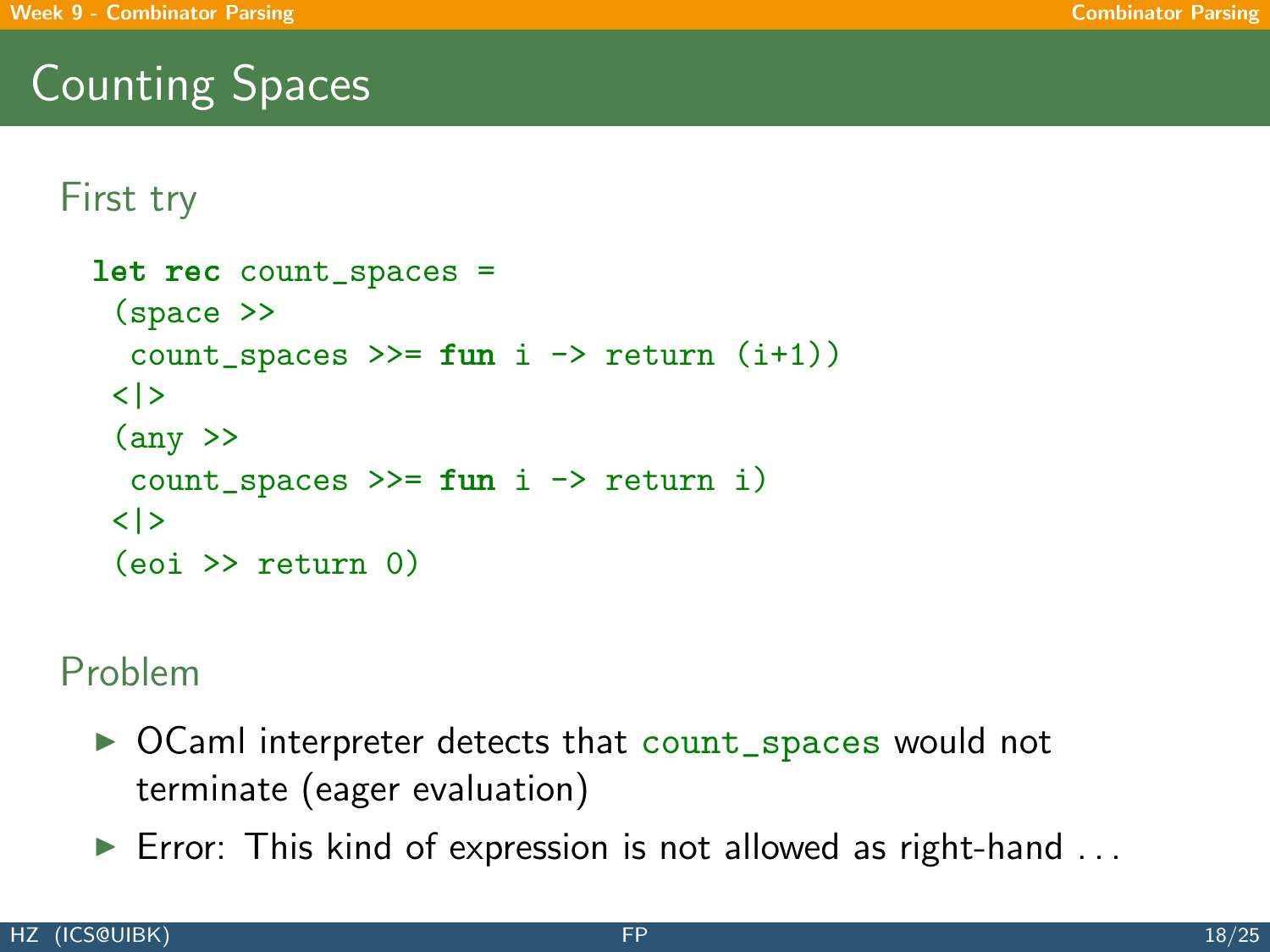# Counting Spaces (cont'd)

```
Second try (dummy argument)
```

```
let rec count spaces () =
 (space >>
  count_spaces () >>= fun i -> return (i+1))
 <|>\langle any \ranglecount_spaces () >>= fun i -> return i)
 <|>
 (eoi \geq) return (0)
```
#### Problem

▶ OCaml interpreter doesn't detect nontermination (eager evaluation)

```
# test (count_spaces ()) "hello_{\cup}world"
```
Stack overflow during evaluation (looping recursion?).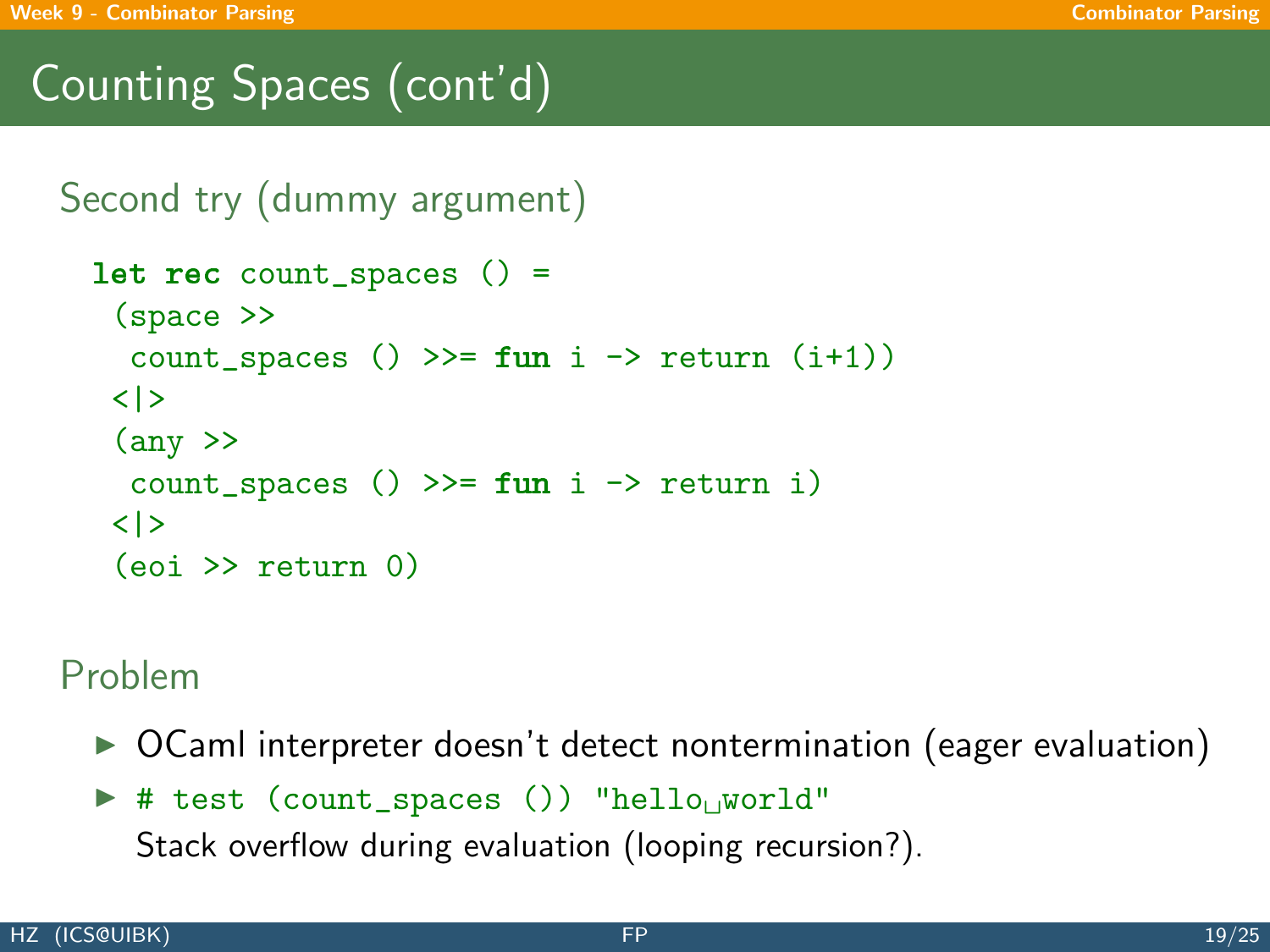# Counting Spaces (cont'd)

#### Third try (enforce evaluation)

```
let rec count spaces () =
 (space \ge)= fun \longrightarrowcount_spaces () >>= fun i -> return (i+1))
 \langle | \rangle\langle any \rangle > = fun \angle ->
  count_spaces () >>= fun i -> return i)
 <|>(eoi \geq) return (0)
```
#### **Success**

```
# test (count_spaces ()) "hello<sub>U</sub>world"
```
- $-$  : int  $*$  char list =  $(1, "")$
- # test (count\_spaces ())  $"$ <sub>UUU</sub>hello<sub>U</sub>world"

```
- : int * char list = (4, "")
```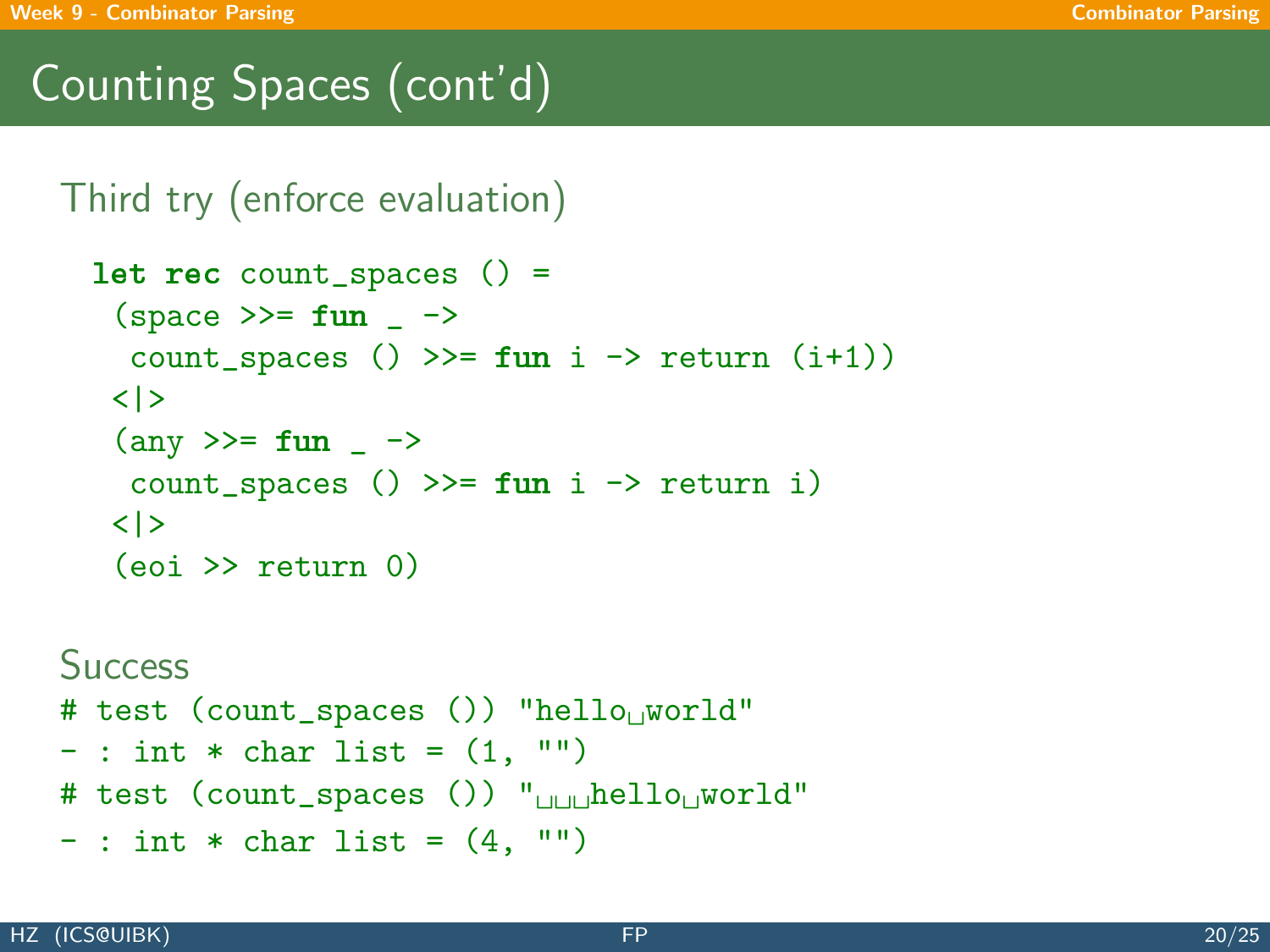## Parser Combinators (cont'd)

#### Many

```
let rec many p = 0p \Rightarrow = fun x ->
  many p \gg = fun xs \rightarrowreturn (x::xs)
) \langle \rangle return \Box
```
- $\triangleright$  many p applies p zero or more times
- result is list of results of  $p$
- $\triangleright$  greedy (as many applications of p as possible)

- # test (many space) "<sub>UUU</sub>hello<sub>U</sub>world"
- : char list  $*$  char list =  $("_{\text{num}}",$  "hello<sub>[[</sub>world"]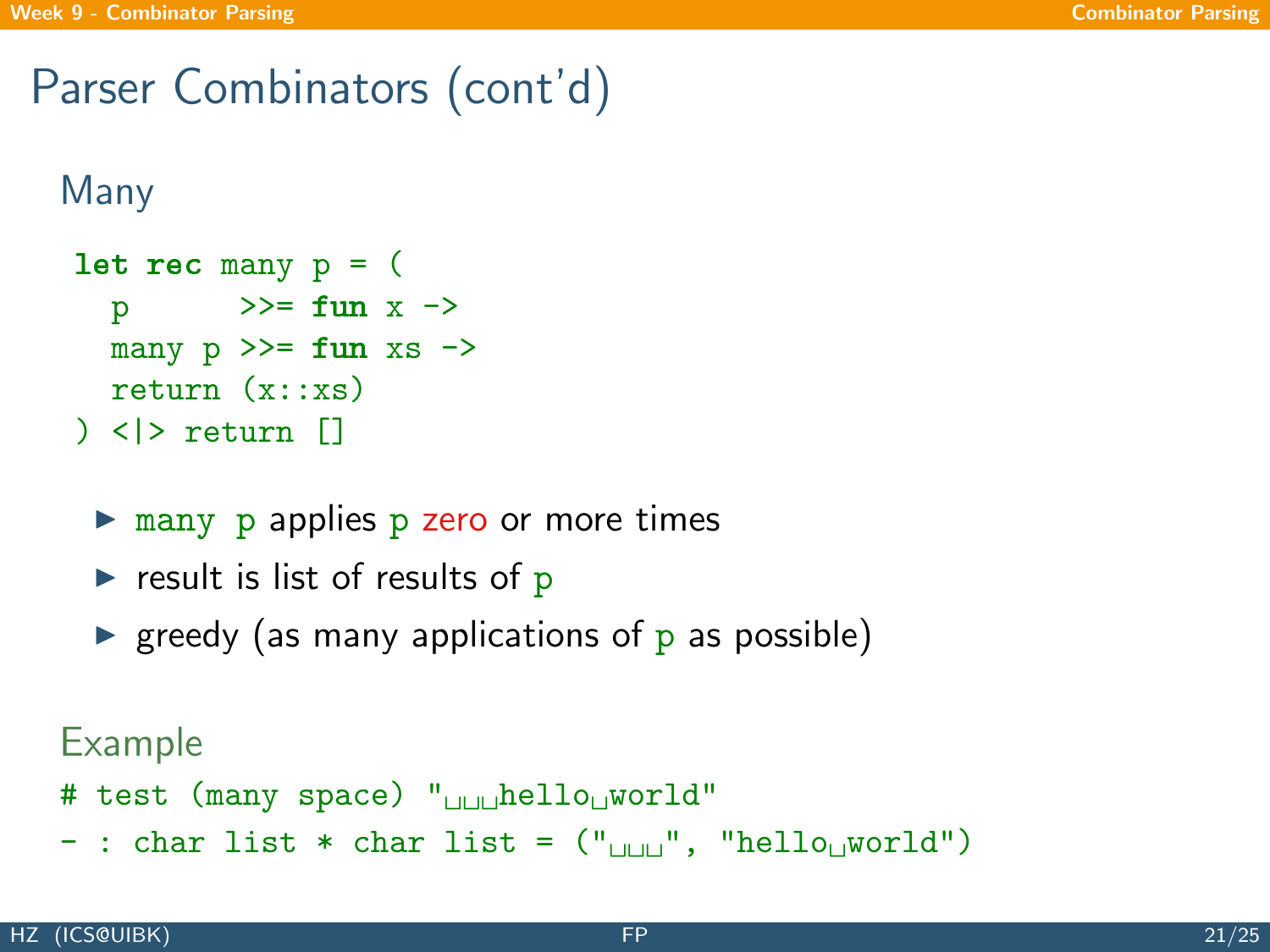## Arithmetic

### A Grammar for Arithmetic

$$
e ::= e + t | t \t t ::= t * f | f \t f ::= (e) | n
$$
  
n ::= d n | d \t d ::= 0 | ... | 9

```
Type of the AST
type arith = Num of int
            | Add of arith * arith
            | Mul of arith * arith
```
- # test ??? "3+2\*5"
- <span id="page-21-0"></span> $-$ : arith  $*$  char list = (Add (Num 3, Mul (Num 2, Num 5)), "")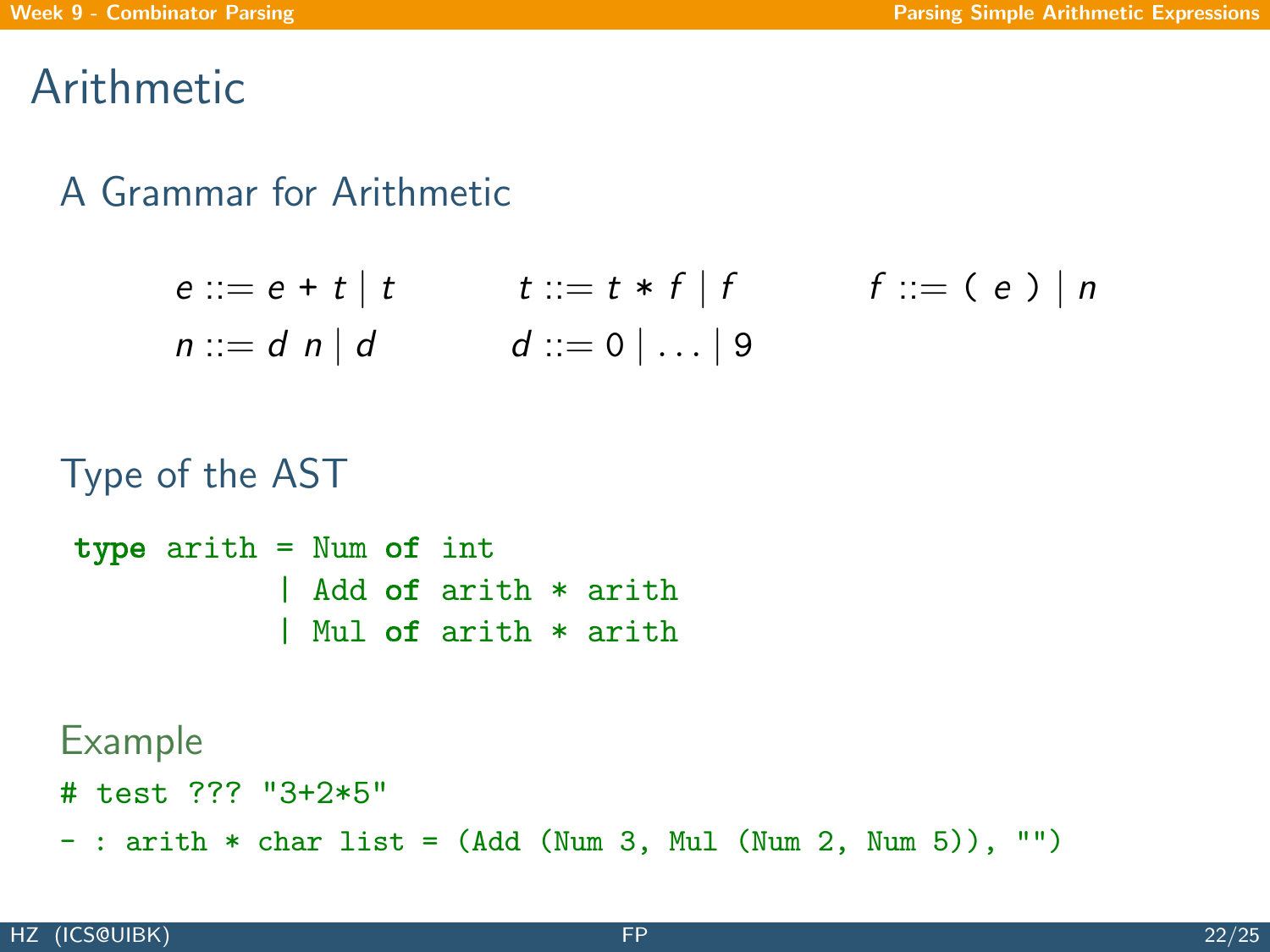A Parser for Arithmetic (does not terminate)

```
let rec e() =(e() \gg = \text{fun } e1 \to \text{char } '+' \gg t() \gg = \text{fun } e2 \toreturn(Add(e1,e2)))
 \langle | \rangle (t())
and f() =(t() \gg = \text{fun } t1 \to \text{char } '*) \gg f() \gg = \text{fun } t2 \toreturn(Mul(t1,t2)))\langle | \rangle (f())
and f() = (char '(') >>= fun ->
  e() \gg= fun e1 ->
  char ')' \ggreturn e1
) \langle |> n
and n = \text{many1 digit} >>= fun r \rightarrowreturn(Num (int_of_string (Strng.to_string r)))
```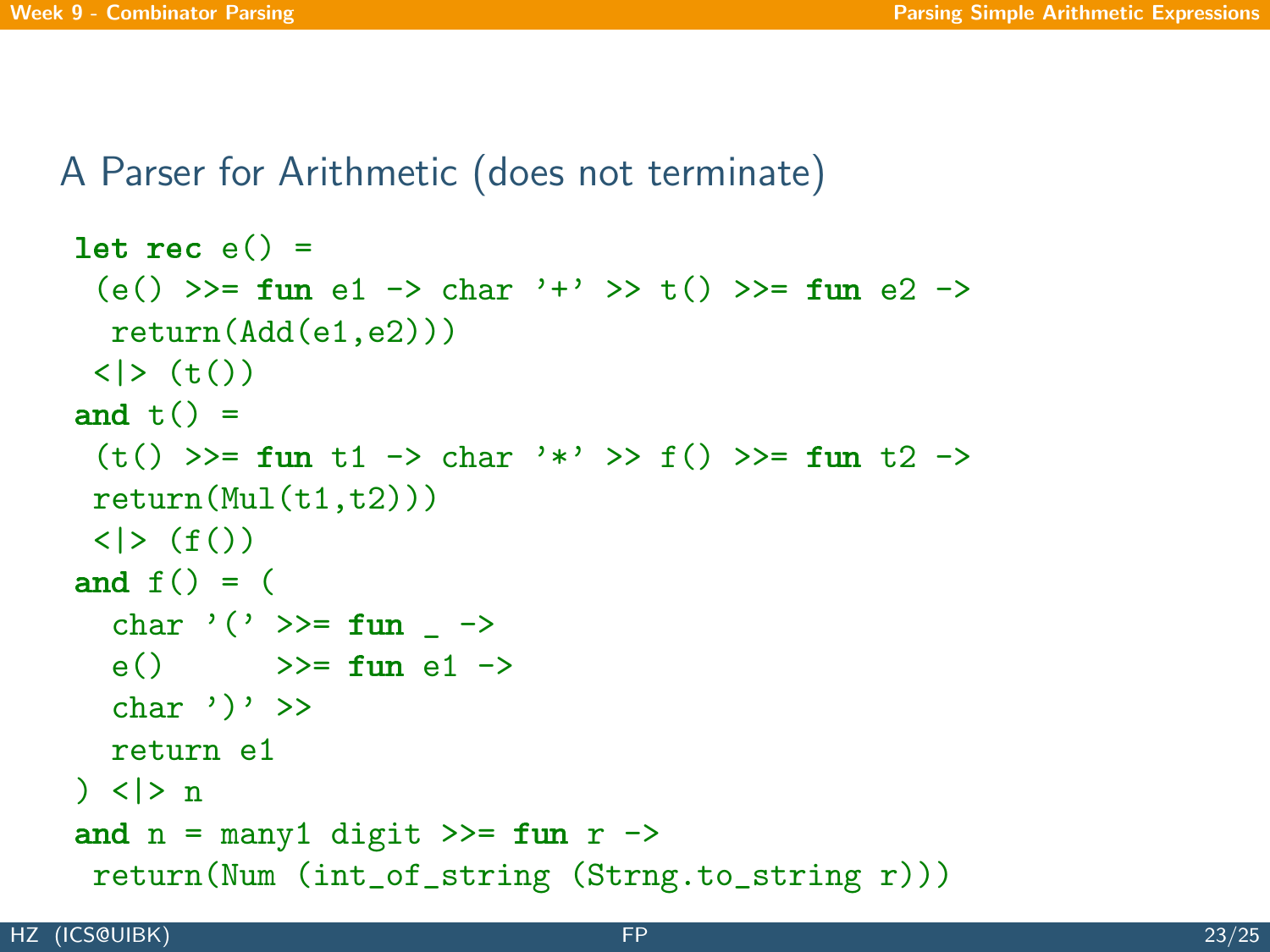#### Problem & Solution

- $\blacktriangleright$  problem: left recursive grammar
- $\triangleright$  solution: eliminate left recursion

### Non-left recursive Grammar for Arithmetic

$$
e ::= t e'
$$
  
\n
$$
e' ::= t t e' | \epsilon
$$
  
\n
$$
t ::= f t'
$$
  
\n
$$
t' ::= * t t' | \epsilon
$$
  
\n
$$
f ::= (e) | n
$$
  
\n
$$
n ::= d n | d
$$
  
\n
$$
d ::= 0 | ... | 9
$$